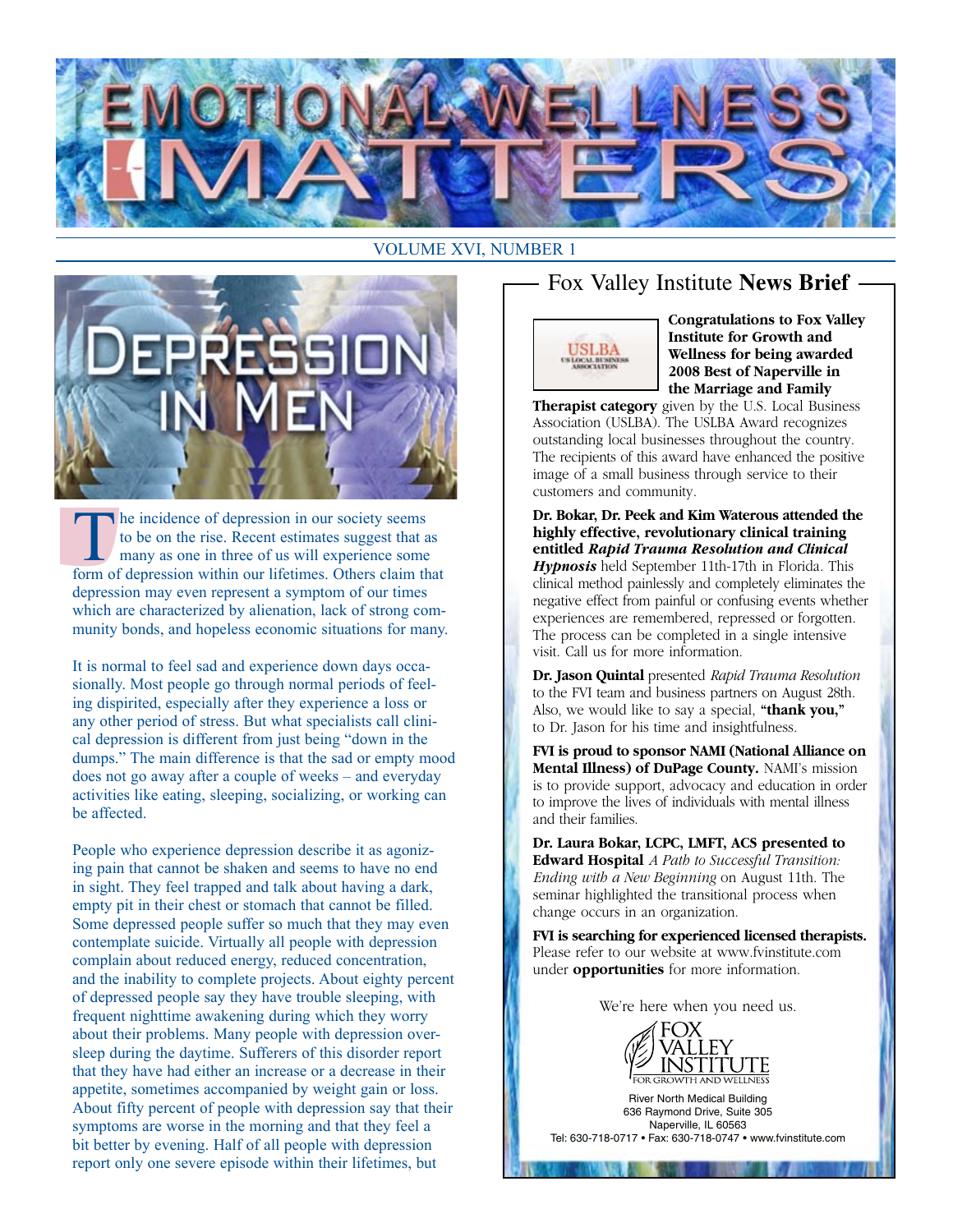the remainder may have this happen twice, or repeatedly, during their lives.

Here are some symptoms of major depression –

- Diminished ability to enjoy oneself
- Loss of energy and interest
- Difficulty concentrating; slowed or fuzzy thinking; indecision
- Magnified feelings of hopelessness, sadness, or anxiety
- Changes in sleep and/or appetite
- Feelings of worthlessness or inappropriate guilt
- Recurring thoughts of self-destruction or death.

These symptoms, however, describe only most women and some men. There is another form of depression, maletype depression, that has a different set of symptoms.

# **Male Depression**

Because of the socialization patterns found in our society, depression in men takes on a different look. Men do everything they can to avoid appearing vulnerable, weak, or indecisive. While women tend to think through or process their feelings when they feel depressed, men tend to take action. Men who are depressed usually don't admit to feeling sad, although they may feel fatigued or irritable. They usually don't have a name for their feelings, but they know they feel deadened inside. Thus, they turn to activities in order to distract themselves from their sad feelings. Sometimes these activities are adaptive, such as going out to find a job if he is unemployed, but at other times men distract themselves in destructive ways, like avoidance, denial, or acting out. They are reluctant to take responsibility for their underlying feelings of sadness – which they neither name nor admit to.

Let's consider some of the main ways that men negotiate depression –

### Unhappiness with Himself

A man dealing with depression may express profound dissatisfaction with himself, his accomplishments in life, and his ability to deal with the challenges of everyday life. His way of framing his life experiences takes on a negative tone. He may feel that he has missed out on opportunities experienced by others and that he has failed as a protector and provider. He looks on life as a glass half empty and has difficulty in rewarding himself for his true life accomplishments. He may find it challenging to see his setbacks as only temporary or as an opportunity to overcome his adverse experiences.

To him, failure is a source of great shame. When shame comes to dominate a person's life, the negative thought process is magnified and leads to rage, defensiveness, and self-destructive behavior (such as substance abuse). The man will probably refuse to recognize the underlying problem as depression – because that too would be a source of shame. Unfortunately, he would more productively address his depression by exploring it directly rather than engaging in self-blame and avoiding looking into the true causes of his unhappiness.

### Blaming and Antagonizing Others

A man in depression defends against his feelings of sadness at all costs, and this leads him down the path of blaming others for his unhappiness. It's as if he tells himself, "I'm feeling bad and I know it's not because of anything I've done, so I need to find the cause outside of myself." He dreads living with his feelings of dysphoria, and knows at a certain level that he cannot take any more experiences that make him feel even worse about himself or more hopeless about the future. Therefore, to defend against this state, he goes on the offense.

The main targets of his blaming behavior is his family – the ones he is closest to – although others may bear the blame as well. He generates conflict with others seemingly out of the blue, although he may also ruminate over an issue and bring it up again and again without resolution. Relationships can be sorely tried during this phase of a man's depression – and even result in domestic violence. During the conflict he may sense a feeling of power and give his own feeling of unhappiness a cause and a name. A target out there is concrete and identifiable – and easier in a way to deal with than the uneasy feeling of emptiness he harbors inside. The drawback to attacking others, however, is that he ends up feeling even more alienated and isolated as the depression magnifies.

### Seeking Stimulation

Depression represents a threat to a man's traditional sense of masculinity. He feels weak, vulnerable, and unable to take action – and this is unacceptable to him. As a result, a man may turn to exaggerated

hypermasculine behavior to address his inner fear of appearing powerless. He hates feeling ineffective, so he turns to highly stimulating experiences to convince himself that he is vital and powerful. For this reason, many depressed men engage in substance abuse, look for places to express anger, and seek sexual stimulation.

Men in depression may drink alcohol to excess because it gives them a temporary

**This newsletter is intended to offer general information only and recognizes that individual issues may differ from these broad guidelines. Personal issues should be addressed within a therapeutic context with a professional familiar with the details of the problems. ©2008 Simmonds Publications: 5580 La Jolla Blvd., #306,**  Website ~ www.emotionalwellness.com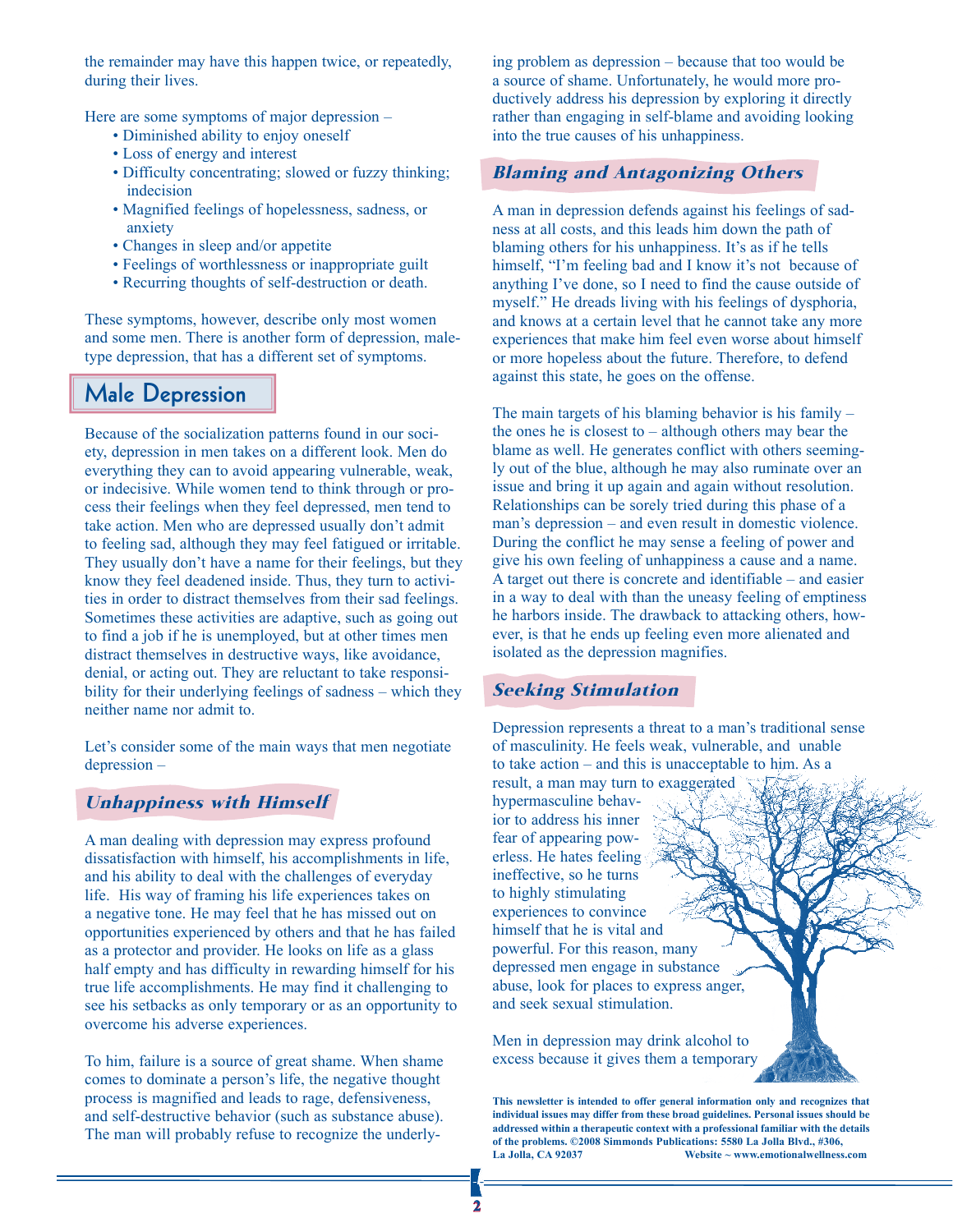experience of well-being – a way to escape the dreaded deadened feeling of depression. Similarly, they may use marijuana or stimulating drugs such as cocaine or methamphetamine. Unfortunately, alcohol and other drugs do give a temporary feeling of euphoria and escape from depression – and because it feels good, the man may go back to it repeatedly until an addictive pattern is established.

Anger provides a similar feeling of stimulation, not just psychologically but neurochemically. People report a sense of power and "being alive" during the adrenaline rush associated with explosive anger. Sexual experiences can provide a similar rush. However, the result is always the same – the temporary feeling of well-being is not a cure for the underlying depression. In fact, it distracts the person from engaging in behavior that will address the depression in a healthy and more permanent way.

### Avoiding and Escaping

When people feel bad, it is normal to try to find a way to escape from the negative experience. However, depression can be addressed therapeutically – and to avoid dealing with it is to perpetuate it. Men in depression engage in an infinite variety of avoidance and escape behaviors, anything to while away the time so that they don't have to face the empty feelings of their depression. For example, the depressed man may "zone out" for extended periods of time. He may spend hours online, or watching TV, or reading. He may drink excessively or use drugs. He may have a series of sexual affairs. He may lose himself in his work. There are healthier strategies for dealing with depression.



## **Some Healthy Ways to Address Male Depression**

- 1. Give yourself permission to feel depressed. There is no shame in having a condition that so many people experience within the course of their lives – and accepting the reality of it will allow you to find better solutions to dealing with it.
- 2. Learn how to describe your feelings. Throughout the course of the day, take out some time to describe your mood at that moment. If you understand your feelings, you have an effective tool for having more control over your life and making better decisions.
- 3. Redefine what masculinity really means. It means being a whole person – flexible, adaptive, using every tool at your disposal for living an effective life. The healthy man knows when to exert control and when to yield control, and he knows that true intimacy keeps him healthy.
- 4. Try not to set difficult goals for yourself or to take on more responsibilities than you can realistically handle. Break large tasks into smaller ones. Set priorities and take things one at a time.
- 5. Realize that you may have a great many negative thoughts. Become conscious of having these thoughts and then distract yourself from them by thinking positively. When you have negative thoughts about your own life, remind yourself of all the positive things you have.
- 6. Postpone important life decisions until your depression is brought under control. If you must make major decisions, consult others who can be trusted and can take an objective view of the situation.
- 7. It is important during a depression to avoid the use of alcohol, drugs, or other forms of addiction (like excessive work, pornography, or video games). While you may feel a temporary "high," this can lead to a dangerous pattern of highs and lows which can ultimately create a negative spiral that is very difficult to get out of.
- 8. Avoid impulsive actions. If you're angry, tell yourself, "Don't take action."
- 9. Try to spend as much time as you can around other people. While this may seem impossible, it is better than being alone. It is important not to overdo it, however. Feeling better takes time.
- 10. Try to get some exercise. Pumping up your heart for even half an hour a day does wonders for your wellbeing, and you can do this by taking a walk. Don't blame yourself, though, if you cannot accomplish as much as you think you should.
- 11. Treat yourself, everyday if possible, to some activity that makes you feel better. Cook a good meal or read a good book. Have a conversation with a friend. Put your arms around the one who loves you.

#### **Recommended Reading** David B. Wexler

*Is He Depressed or What? What To Do When the Man You Love is Irritable, Moody, and Withdrawn.* Paperback, 2006, \$15.95. ISBN: 1-57224-424-0.